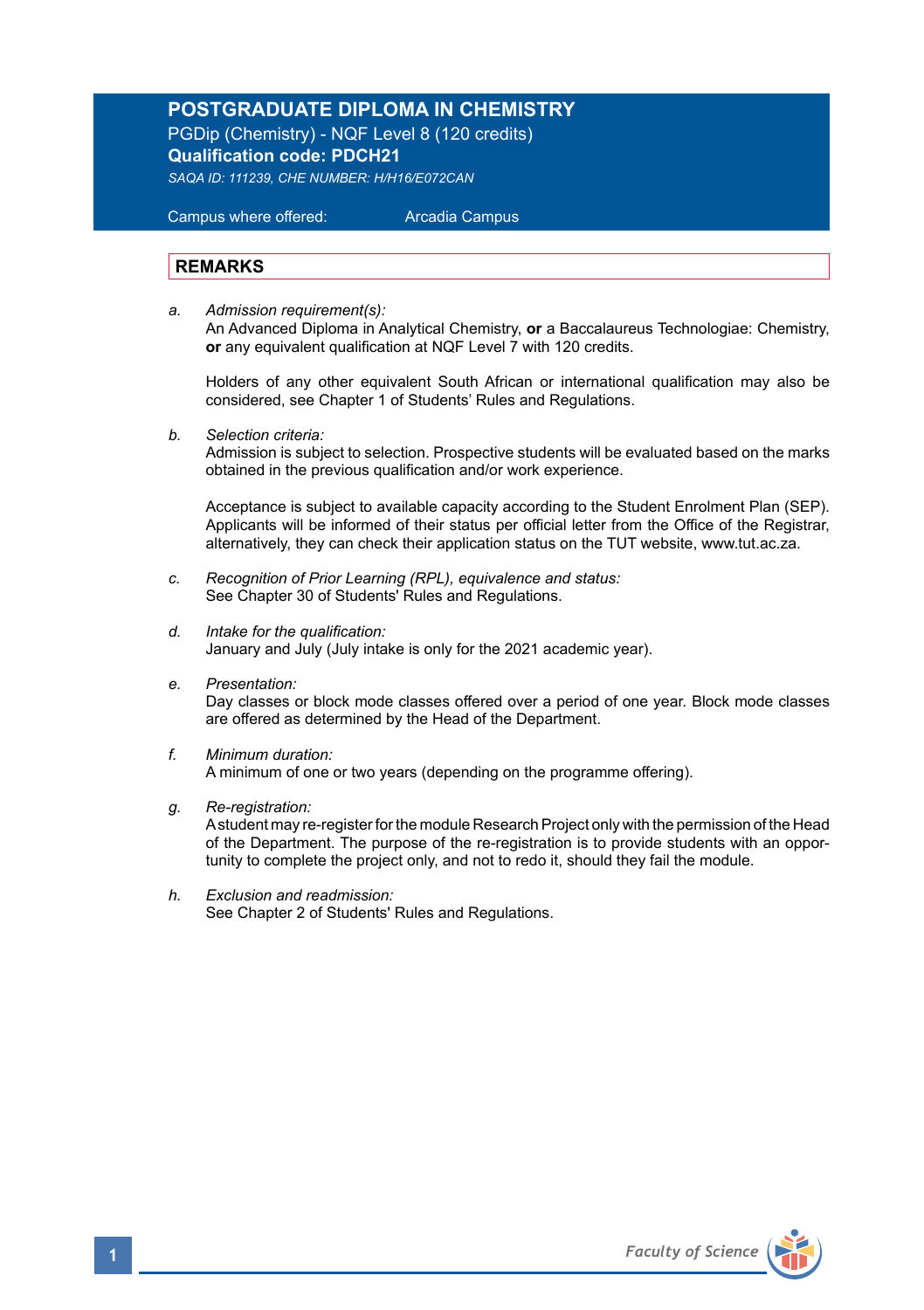# **CURRICULUM**

 **ATTENDANCE** 

| <b>CODE</b>                                            | <b>MODULE</b>                                                                                             | <b>NOF-L</b>             | <b>CREDIT</b>                |
|--------------------------------------------------------|-----------------------------------------------------------------------------------------------------------|--------------------------|------------------------------|
| <b>RCH108G</b><br>RCH118R                              | Research Project<br>Research Project (re-registration) (8)<br>(first-semester module, see<br>paragraph q) | (8)                      | (30)<br>(0)                  |
| <b>FIRST SEMESTER</b>                                  |                                                                                                           |                          |                              |
| CTI118G<br><b>PHC118G</b><br>SCY118G<br><b>SSI118G</b> | Catalysis<br><b>Physical Chemistry</b><br>Spectroscopy<br><b>Separation Science</b>                       | (8)<br>(8)<br>(8)<br>(8) | (15)<br>(15)<br>(15)<br>(15) |
| <b>SECOND SEMESTER</b>                                 |                                                                                                           |                          |                              |
| MTS118G<br>SCH118G                                     | <b>Material Science</b><br><b>Synthetic Chemistry</b>                                                     | (8)<br>(8)               | (15)<br>(15)                 |
| TOTAL CREDITS FOR THE QUALIFICATION:                   |                                                                                                           |                          | 120                          |

# **MODULE INFORMATION (OVERVIEW OF SYLLABUS)**

The syllabus content is subject to change to accommodate industry changes. Please note that a more detailed syllabus is available at the Department or in the study guide that is applicable to a particular module. At time of publication, the syllabus content was defined as follows:

#### **C**

### **CATALYSIS (CTI118G) 1 X 3-HOUR PAPER**

#### *(Module custodian: Department of Chemistry)*

Fundamentals of catalysis. Biocatalysis. Homogeneous catalysis. Heterogeneous catalysis. Catalysts deactivation and regeneration. (Total notional time: 150 hours)

#### **M**

# **MATERIAL SCIENCE (MTS118G) 1 X 3-HOUR PAPER**

# *(Module custodian: Department of Chemistry)*

Fundamental concepts and structure of materials. Structure of crystalline and amorphous solids. Imperfections, failure, dislocations and strengthening mechanisms in materials. Phase transformation in metals and thermal processing of metal alloys. Ceramics - structure, properties, processing & applications. Polymer structures and composites (Total notional time: 150 hours)

# **P**

## **PHYSICAL CHEMISTRY (PHC118G) 1 X 3-HOUR PAPER**

*(Module custodian: Department of Chemistry)*

Statistical thermodynamics. Kinetics of complex reactions. Crystallography. (Total notional time: 150 hours)

# **R**

#### **RESEARCH PROJECT (RCH108G, RCH118R) PROJECT ASSESSMENT** *(Module custodian: Department of Chemistry)*

Preparation of research proposal; presentation of research proposal; experimental methods; oral research presentations and preparation of research project report. (Total notional time: 300 hours)